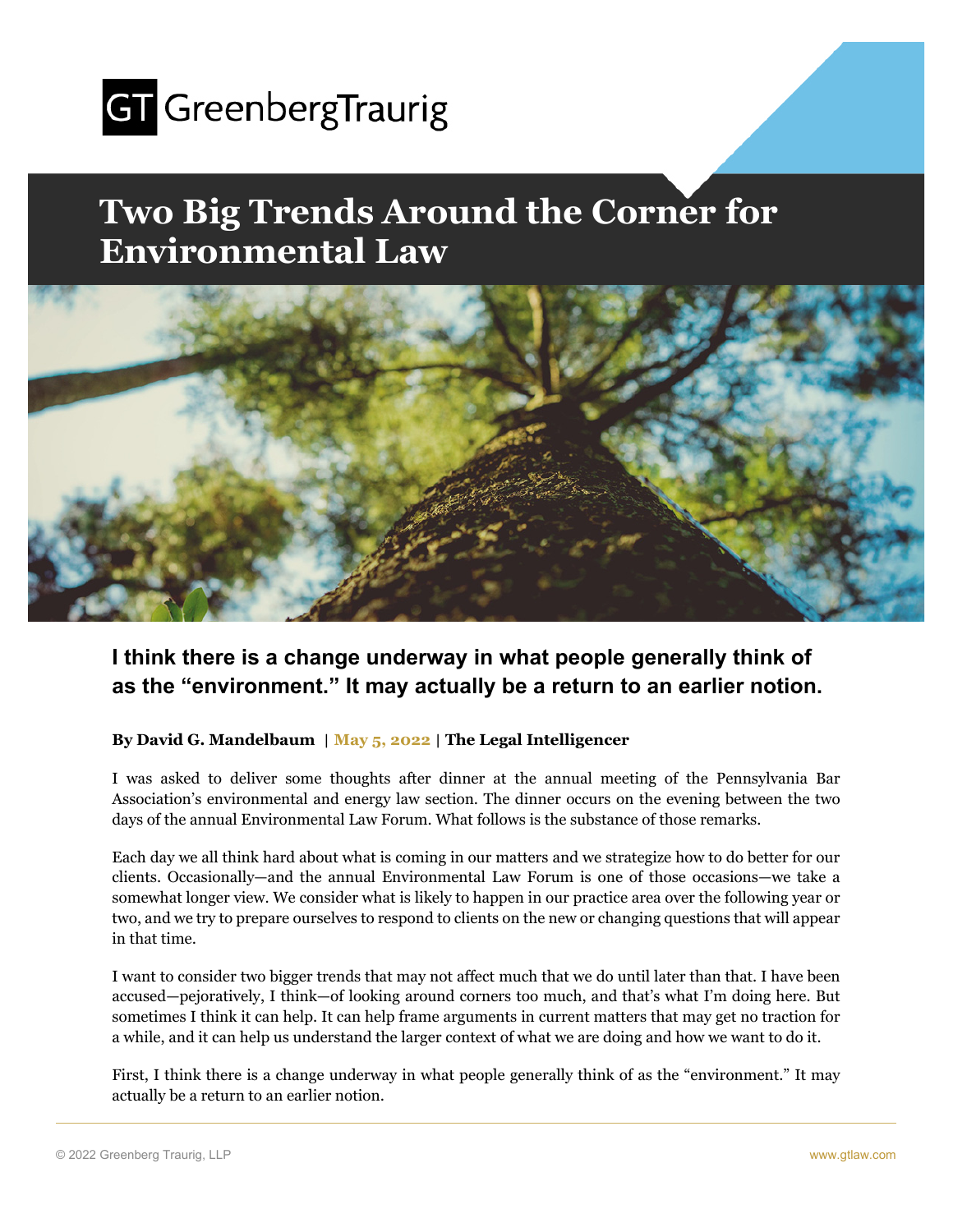When I started practice in the 1980s, and for most of the time since, the core or true "environment" for many people has been either rural or wild. Because most people don't live in rural or wild places, in this conceptual model they visit the environment when they go on vacation or take a weekend or a day trip.

Recently, we increasingly hear and think about the actual environmental quality experienced by people where they are. Environmental Justice concerns are an example of this. For sure, if you count up the liters of air that people breathe or liters of water that people drink, those liters are not breathed or drunk in rural or wild places.

What would prioritizing the environment that people actually experience mean? It would change what matters most. Urban parks and greenspaces—even street trees—might be more important than state forests. Indoor air and urban air might matter more than rural air. Drinking water systems might matter more than stream quality.

We might need better or expanded programs to address some issues. For example, we really don't have anything like the land recycling program—Pennsylvania's voluntary cleanup program—for contaminated buildings, only for "traditional environmental media."

Notice that this refocus would also be a shift in who the environmental programs protect. The shift would change the politics of environmental programs. Visiting a rural or wild environment is mostly a discretionary activity that takes some means. But you have to breathe and drink and live where you are. Environmental degradation in rural and wild areas is most often a concern of rural people who experience the degradation and the well-off, or at least comfortable. Environmental degradation where most people live mostly affects poor people. If you have resources, you can move, or buy air filters for your air conditioner (which you probably have), or install activated carbon systems for your water.

Climate change highlights this point. When it's 110 degrees, my mother is not going to die or get sick. She either has air conditioning or she can come to my house. She can leave town. Not so much for plenty of people in their 80s around Pennsylvania who do not have the means to escape the heat.

Second, we increasingly recognize that we have the wrong physical stuff to achieve environmental goals. If you were to design and to build the power generation fleet, the electricity transmission grid, the water distribution system, and on and on, you would design something different. If you were to invent a car today, it would probably be electric. Indeed, if all you knew was that one alternative thing was old and the other alternative was new, from an environmental impact perspective you would probably choose the newer one.

But that's not how the environmental regulations work. The new one needs review and approvals. The new one has to meet rigorous performance standards. The old one is for the most part grandfathered. If you wanted to facilitate or to accelerate a technological fix to climate, air or water quality issues, drinking water concerns, or anything else, that would be backward. It is a thumb on the scale in favor of keeping the older and more environmentally impactful.

How would you fix that? Many programs allow emission or discharge reductions from existing sources to count as offsets for the impacts of the new source, but only if the reductions are legally required. Would you allow predicted market substitution to count as an offset even when you couldn't have a binding commitment that, for example, the new power plant would displace the old? Would you give credits in environmental reviews under NEPA? Would you sunset permits so that after some time old facilities would have to reapply from scratch? Could you do any of that practically or constitutionally?